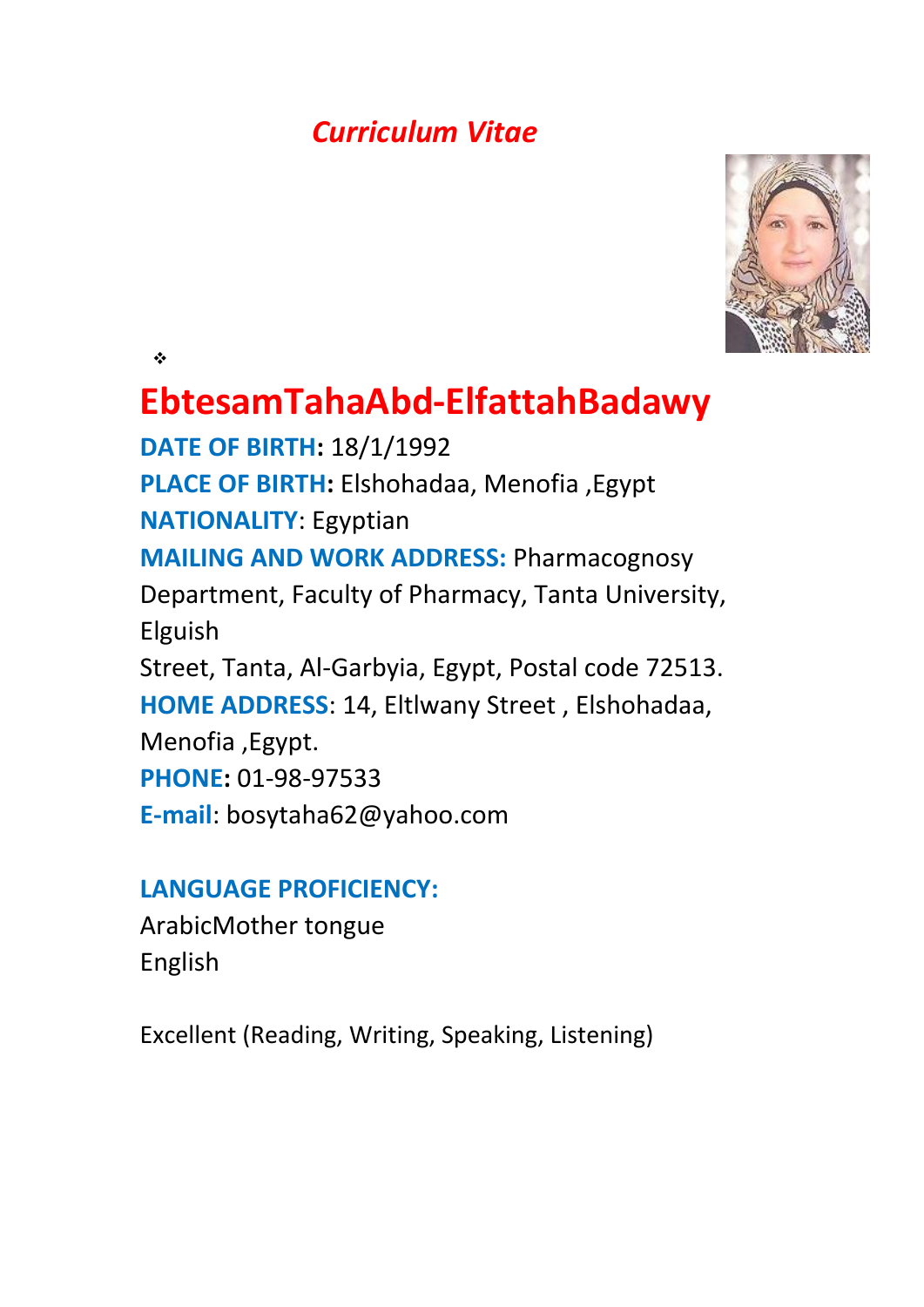# **EDUCATION:**

May 2014; B.Sc Pharmaceutical Sciences; Faculty of Pharmacy, Tanta

University, Egypt.

Graduated with general grade of excellent with honor. One of the top

students throughout the 5 year-period of study, Faculty of Pharmacy,

Tanta University, Tanta, EGYPT

### **PROFESSIONAL CAPABILITIES:**.

❖ Skills in laboratory work & research.

Excellent in spoken and written English.

## **COMPUTER SKILLS**

UNESCO certified **International Computer Driving** 

**License**

**certificate** (ICDL) which involve the following:

- 1- Basic Concepts of Information Technology
- **2-** Using the Computer and Managing Files
- **3-** Word Processing
- 4- Spread Sheets (Excel)
- 5- Database (Access)
- **6-** Presentation (PowerPoint)
- 7- Information and Communication (Internet).

# **WORK EXPERIENCE:**

 .Instructor of pharmacognosy at Tanta University in January 2015.

Reasonable experience in UV/Visible Spectroscopy and differentelectrochemical techniques. Good theoretical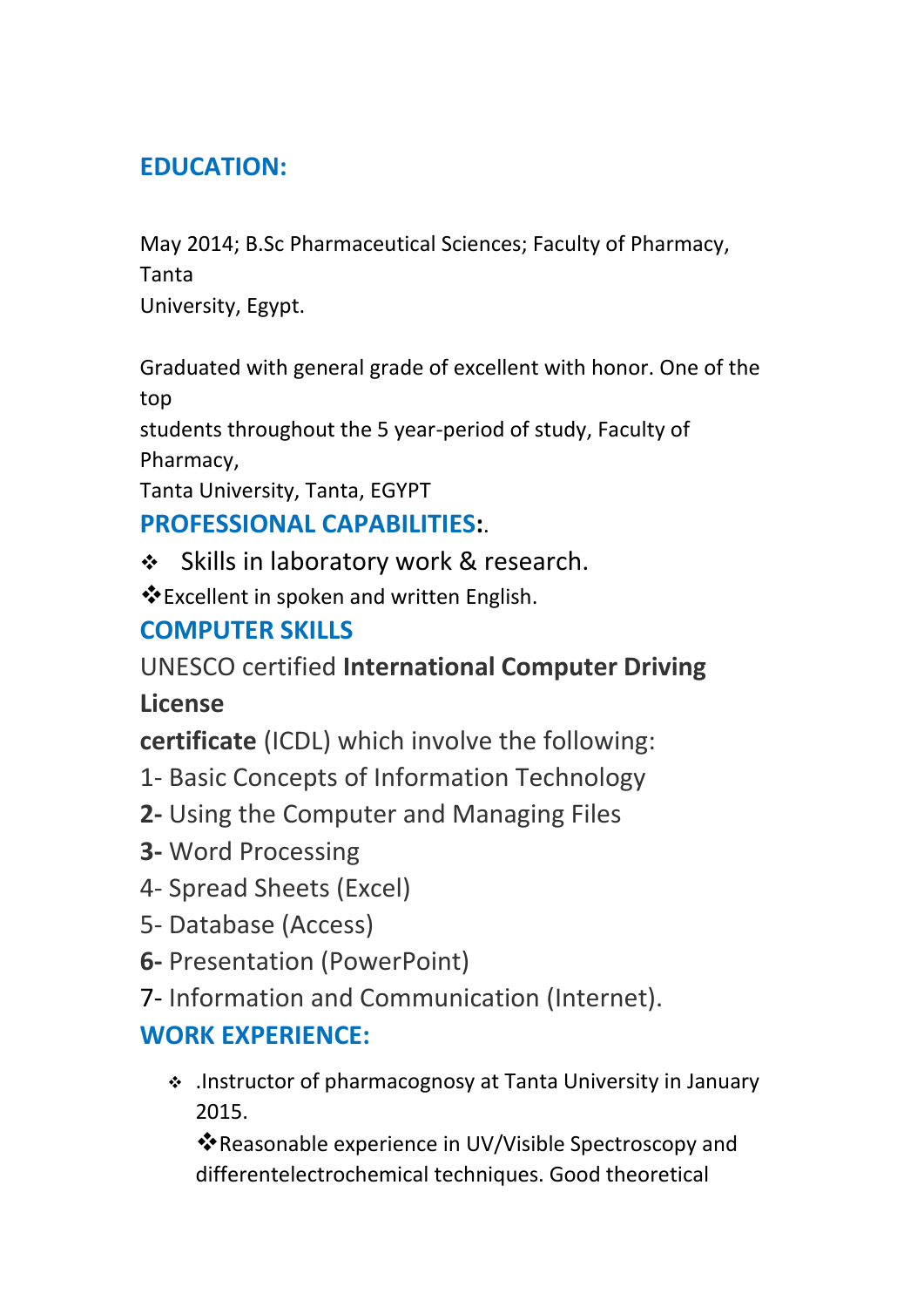background in MS, NMR.

Reasonable experience in teaching practical courses in classes and

tutorials.

# **ADVANCED COURSES:**

### $\frac{1}{2}$

Physical chemistry, instrumental analysis, mathematics and statistics

during the academic year 2007-2008 with overall grade: Excellent.

#### $\frac{1}{2}$

Advanced analytical chemistry advanced organic chemistry and

advanced medicinal chemistry during the academic year 2008-2009 with

overall grade: Excellent.

#### $\frac{1}{2}$

#### **RESEARCH SKILLS**

 $\triangleleft$  Handling of microorganisms.

❖ Performing different biotransformation reaction.

Quantitative estimation of different constituents in the culture filtrate

using colorimeter and spectrophotometer.

Isolation and purification of active constituents of different extracts using column chromatography.

### **RESEARCH INTERESTS:**

Biotransformation of medicinal plant into valuable chemicals and

pharmaceuticals using two stage fermentation protocol.

**V** Phytochemical investigation of medicinal plant for purification and

Derivatization of these active constituents into biologically activecompounds using microorganisms.